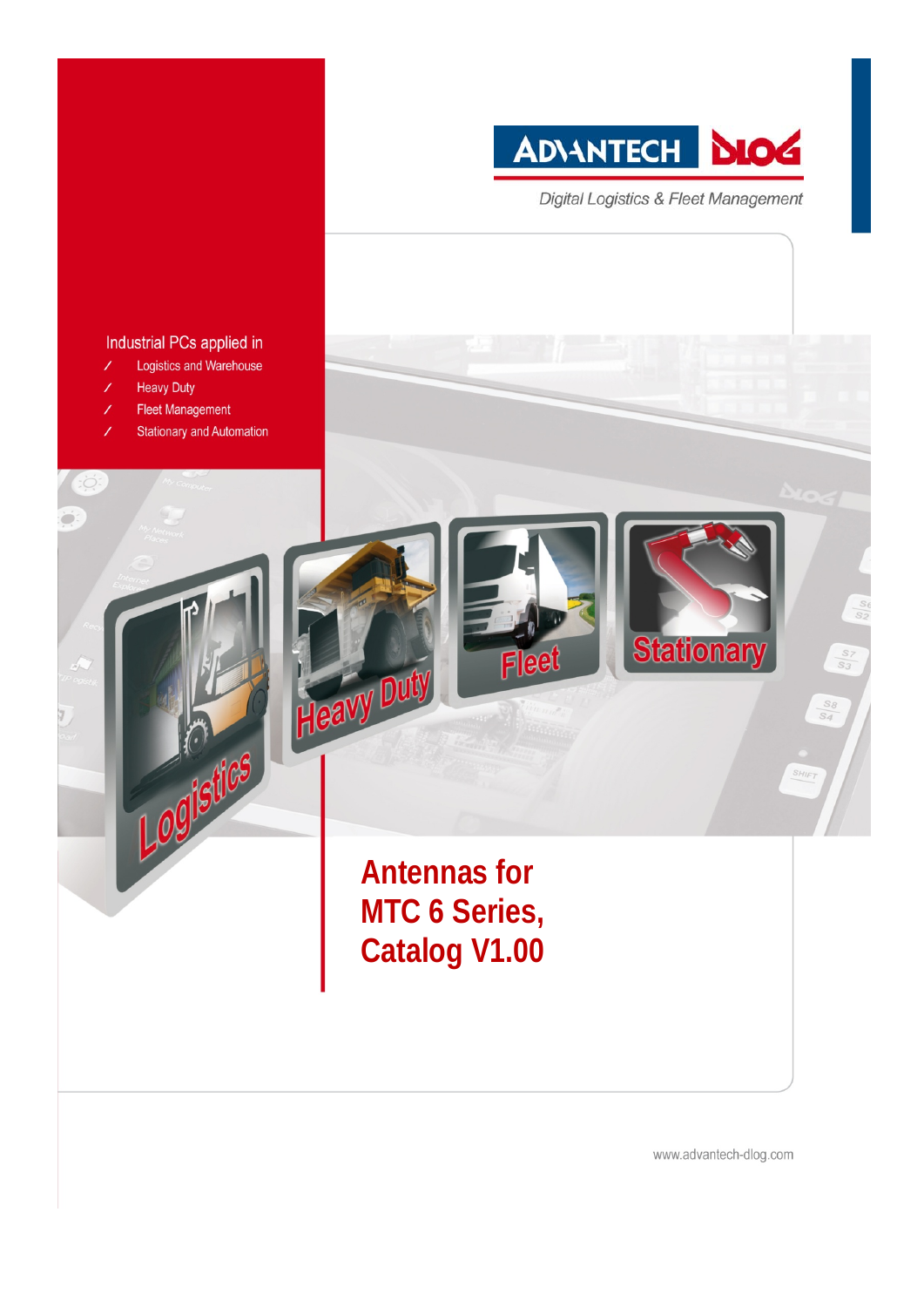

The software and hardware designations as well as the brand names used in this catalog are in most cases also registered trademarks and are subject to the international law (trademark, brand and protection laws).

We recognize all national and international trademarks and product names.

We reserve the right to modify the contents of this catalog at any time and without prior notice.

DLoG GmbH assumes no liability for technical inaccuracies, typographic errors or faults in this catalog.

DLoG GmbH also assumes no liability for damages caused directly or indirectly by the delivery, performance or usage of this material.

This catalog is protected by copyright. Duplication, in whole or in part, is not permitted without prior written approval of DLoG GmbH.

| Catalog title:        | Antennas for MTC 6 Series |
|-----------------------|---------------------------|
| Catalog completed on: | 07/10/2014                |
| Katalog version:      | V1.00                     |

| © Copyright 2014    |
|---------------------|
| <b>DLoG GmbH</b>    |
| Industriestraße 15  |
| D-82110 Germering   |
| <b>GERMANY</b>      |
| All rights reserved |

Phone: (+49) 89 / 41 11 91 0 E-Mail: [info@dlog.com](mailto:info@dlog.com) Internet[: www.advantech-dlog.com](http://www.advantech-dlog.com/)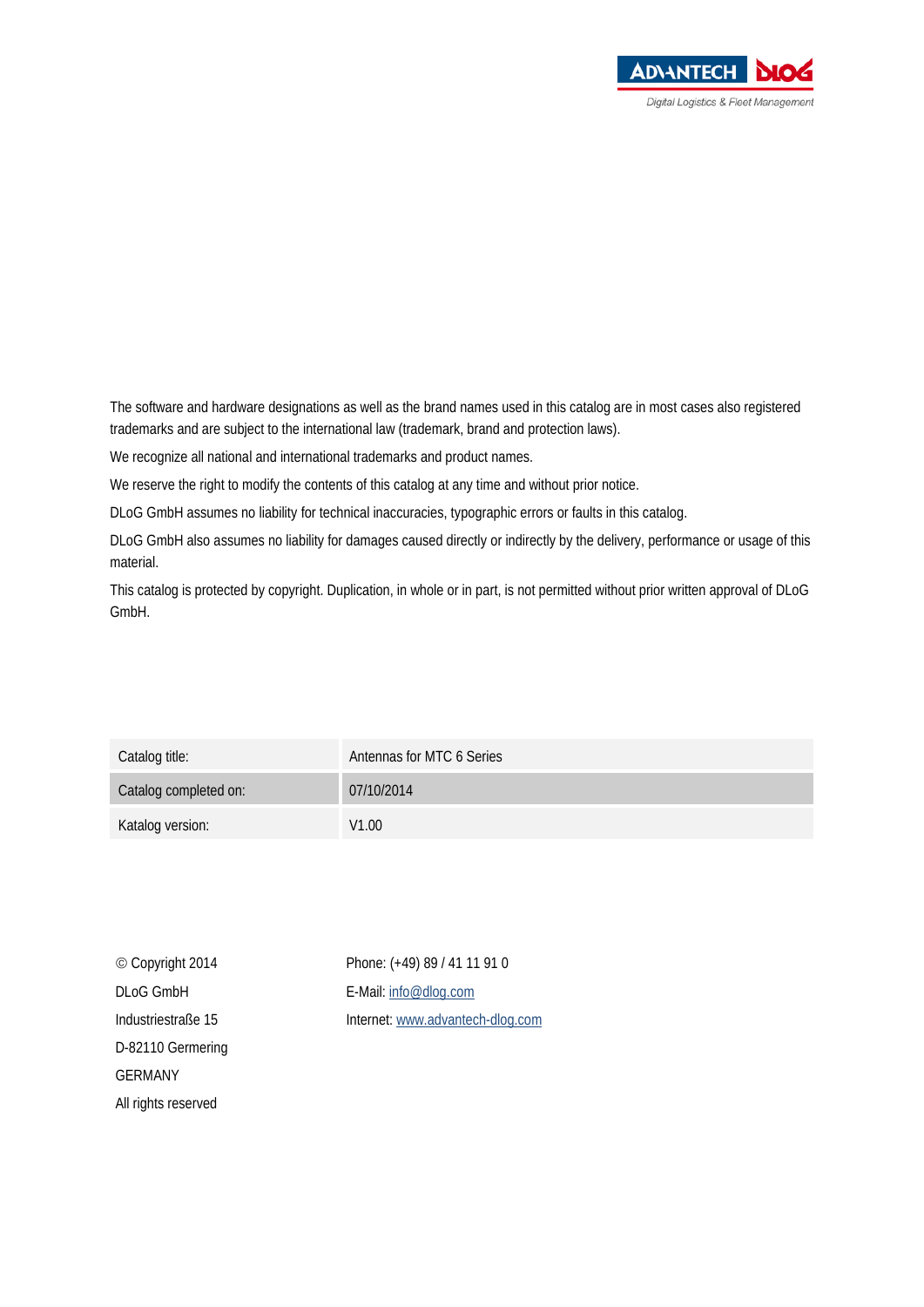

### **Content**

| 1 <sub>1</sub> |      |  |  |
|----------------|------|--|--|
|                | 1.1. |  |  |
|                | 1.2. |  |  |
| 2 <sub>1</sub> |      |  |  |
| 3.             |      |  |  |
| 4.             |      |  |  |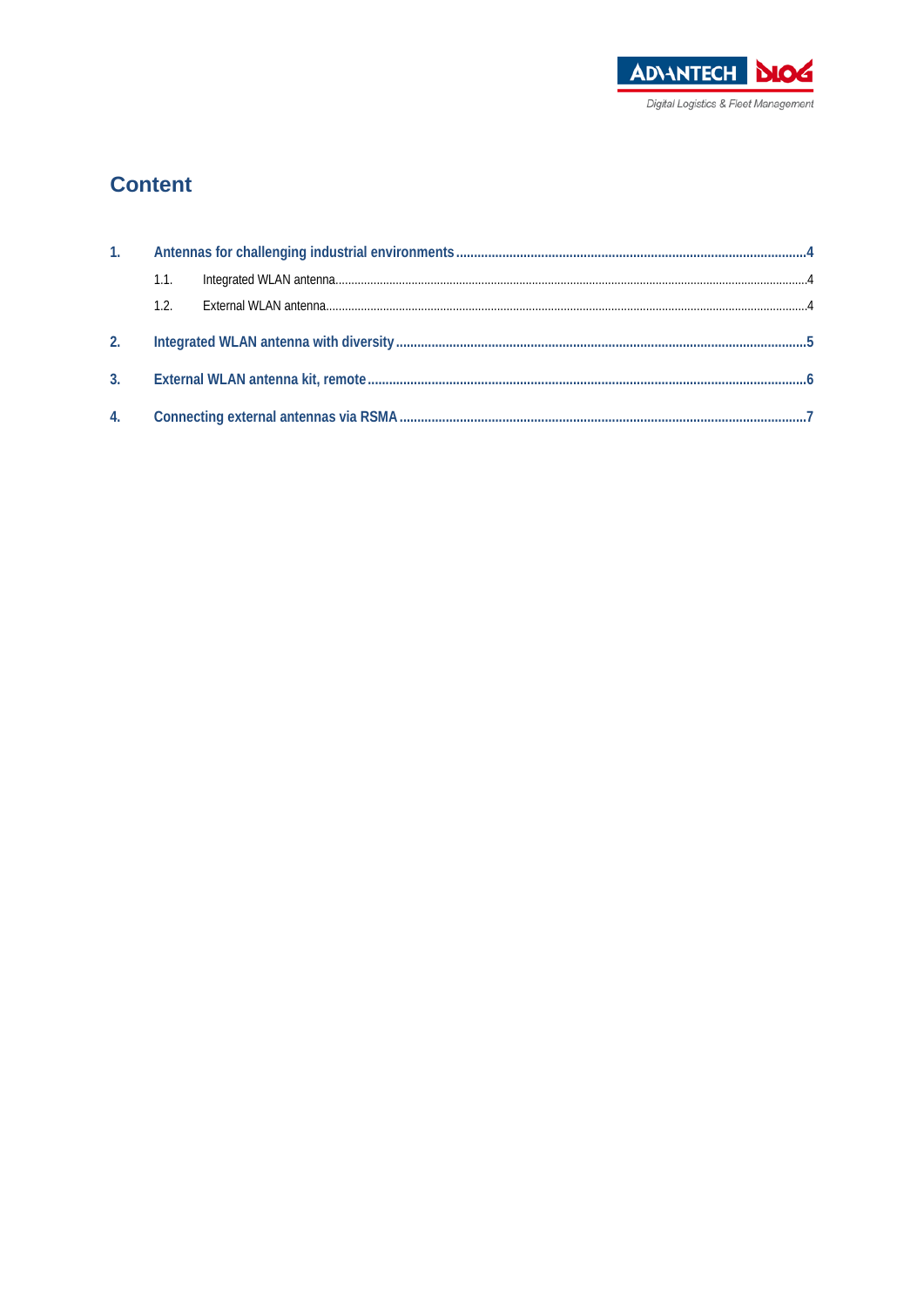

## <span id="page-3-0"></span>**1. Antennas for challenging industrial environments**

#### <span id="page-3-1"></span>**1.1. Integrated WLAN antenna**

The antenna is a critical technical component for ensuring a stable radio link.

Especially in challenging industrial environments such as warehouses and production facilities, there are no easy solutions with regard to wave propagation.

No off-the-rack solution will work here and this is why Advantech-DLoG offers custom solutions.

Our integrated antennas are matched as perfectly as possible to the respective vehicle terminal and achieve an optimal circular radiation characteristic.

The protective cap ensures high mechanical stability and protects the antenna from damage.

#### <span id="page-3-2"></span>**1.2. External WLAN antenna**

Solid driver cabs can significantly interfere with the radio link. For this application, we recommend so-called remote antennas, which are not attached directly to the vehicle terminal but rather on the vehicle roof, for example. They have better reception at this location.

To facilitate these types of configurations, Advantech-DLoG offers remote antennas from selected manufacturers. When selecting the remote antennas, we take a range of factors into account to ensure that they are optimally matched to our terminals and to the respective customer application. This includes technical data such as radiation characteristics and performance.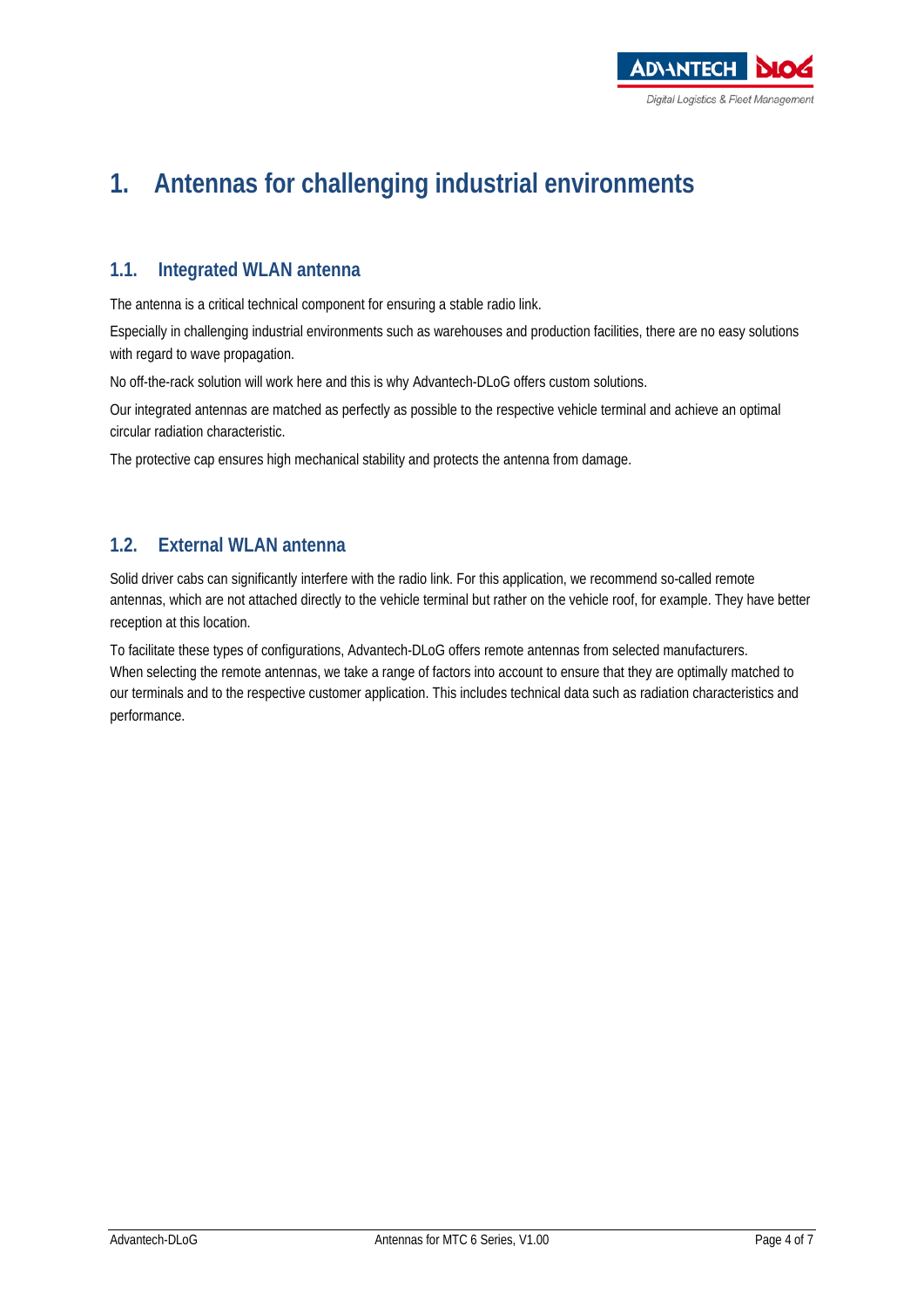

### <span id="page-4-0"></span>**2. Integrated WLAN antenna with diversity**



- − Dual Band Diversity antenna for WLAN frequency band IEEE 802.11 a/b/g and IEEE 802.11 n
- − 2 WLAN antennas integrated into antenna cap
- − Order number antenna red: DL-CWFAK79396400



Order number antenna grey: DL-CWFAK79396300



| <b>Technical data</b> |                                                                                            |  |
|-----------------------|--------------------------------------------------------------------------------------------|--|
| Application           | Dual Band Diversity antenna for WLAN frequency band<br>IEEE 802.11 a/b/g and IEEE 802.11 n |  |
| Number of antennas    | $\overline{2}$                                                                             |  |
| Type                  | Omnidirectional antenna                                                                    |  |
| <b>Directionality</b> | Optimized for the MTC 6 housing                                                            |  |
| Frequency range       | Band 1: 2400 to 2485 MHz<br>Band 2: 5150 to 5875 MHz                                       |  |
| Antenna gain          | Max. 3 dBi (without loss through the cable)                                                |  |
| Impedance             | 50 $\Omega$                                                                                |  |
| Polarization          | Vertical                                                                                   |  |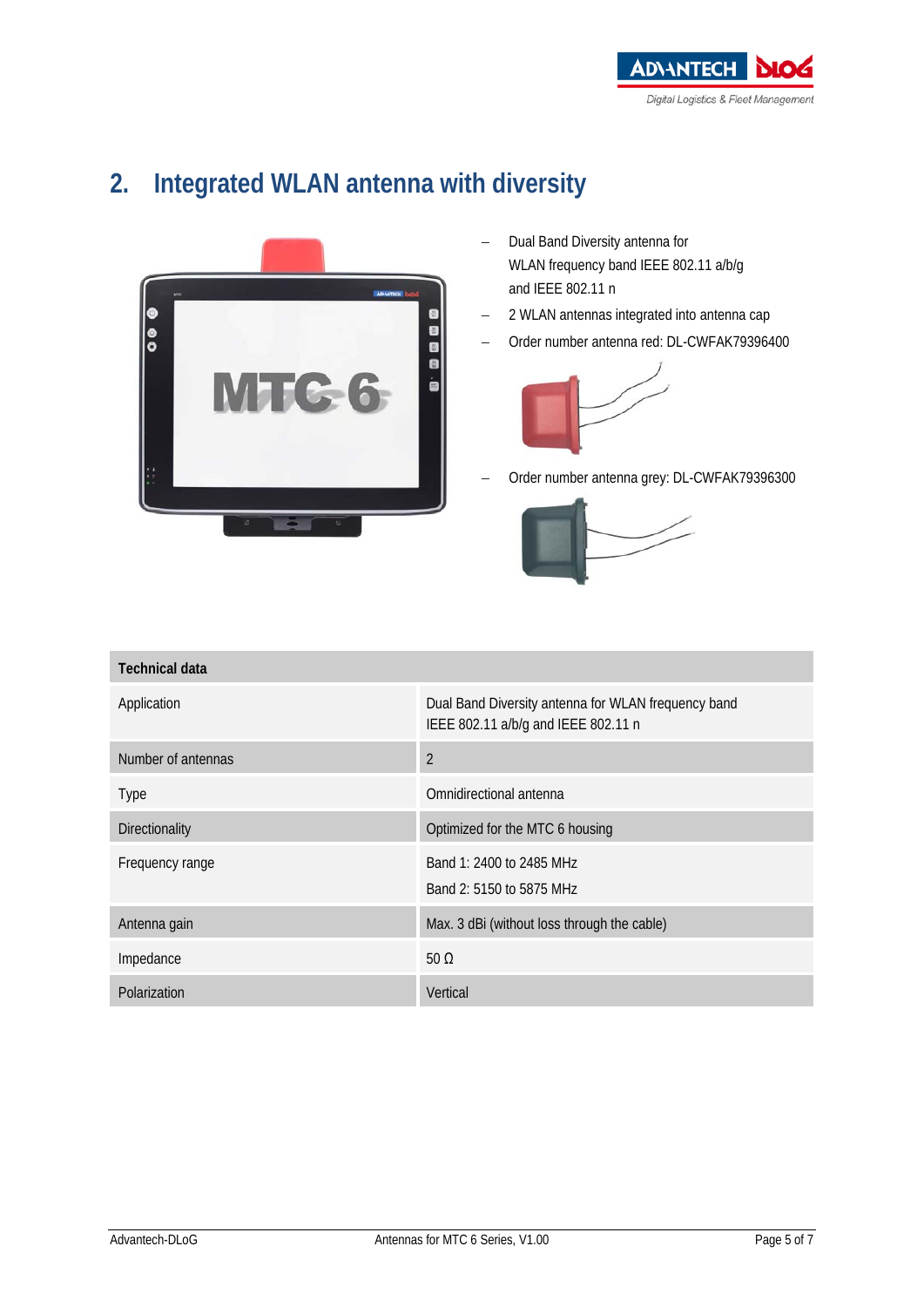

### <span id="page-5-0"></span>**3. External WLAN antenna kit, remote**



- − Dual Band antenna for WLAN frequency band IEEE 802.11 a/b/g and IEEE 802.11 n
- For remote installation, e.g. on the roof of the forklift
- 3 m antenna cable plus mounting set included in the scope of delivery
- Order number: DL-BWFAK79396500

| <b>Technical data</b> |                                                                                                              |
|-----------------------|--------------------------------------------------------------------------------------------------------------|
| Application           | Dual Band antenna for WLAN frequency band IEEE 802.11 a/b/g<br>and IEEE 802.11 n                             |
| Mounting location     | For remote installation, e.g. on the roof of the forklift                                                    |
| Number of antennas    | 1 (no diversity)                                                                                             |
| <b>Type</b>           | Omnidirectional antenna                                                                                      |
| Frequency range       | Band 1: 2400 to 2485 MHz<br>Band 2: 5150 to 5875 MHz                                                         |
| Antenna gain          | Band 1: Max. 4 dBi (without loss through the cable)<br>Band 2: Max. 6,5 dBi (without loss through the cable) |
| Impedance             | $50 \Omega$                                                                                                  |
| Polarization          | Vertical                                                                                                     |
| <b>Dimensions</b>     | Ø 86 x 43 mm (Ø 3,39" x 1,69")                                                                               |
| Weight                | 0,3 kg (0,66 lbs)                                                                                            |
| Connector labeling    | N type or TNC<br>N, jack, female, bottom<br>RSMA plug for RSMA socket on the terminal                        |